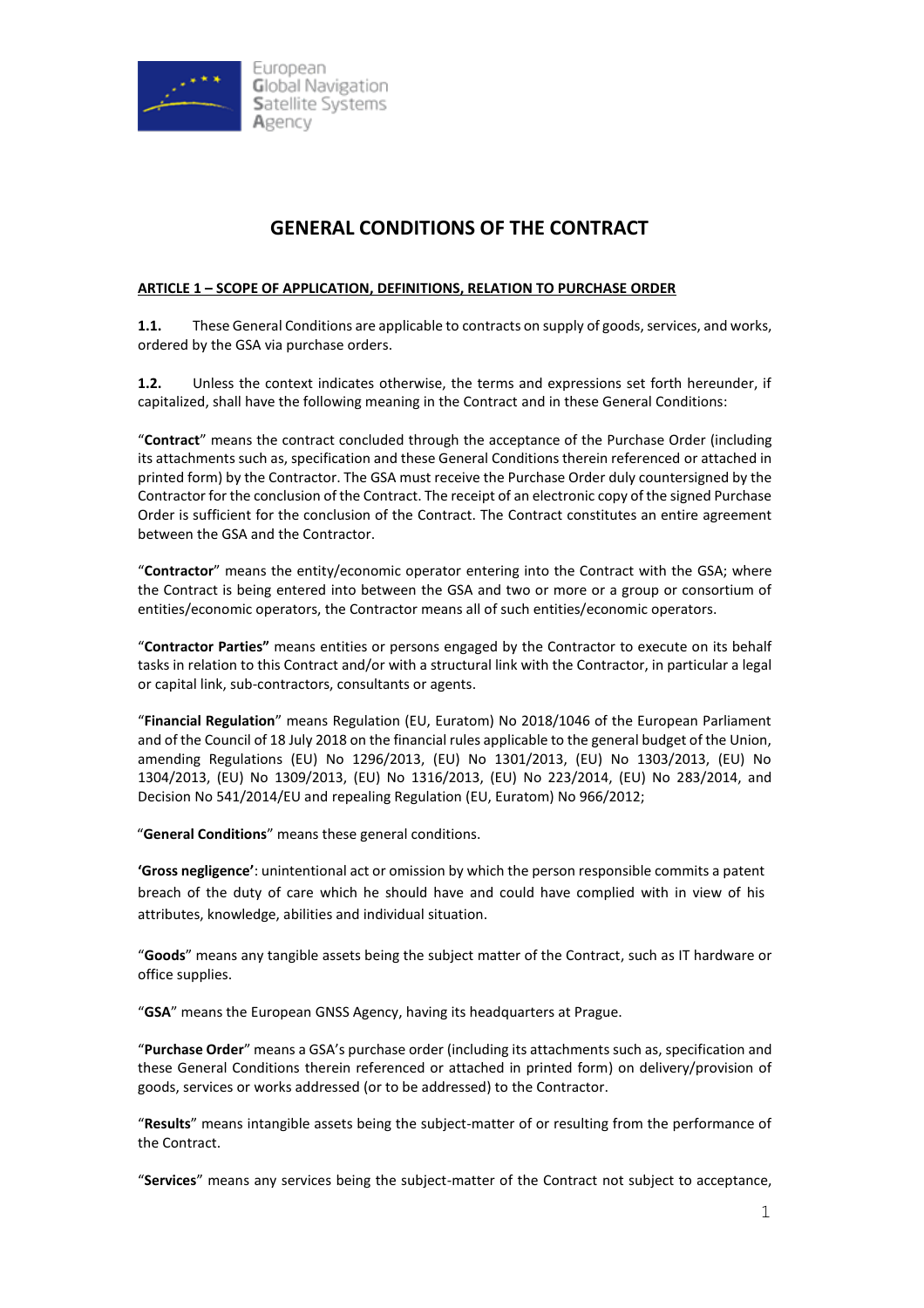

notwithstanding any other quality assurance, as e.g. consulting services.

"**Works**" means tangible or intangible assets being the subject-matter of or resulting from the performance of the Contract and subject to acceptance as e.g. software developed for the GSA, results of craftsman services or individual expert opinions specifically ordered by the GSA.

**1.3.** The General Conditions provide general rules for the Contract between the GSA and the respective Contractor. The Purchase Order contains specific provisions for the respective Contract. In the event of conflicting interpretations, the Purchase Order shall take precedence over the General Conditions if the former explicitly deviates from the General Conditions. If the specification and the Contractor's quote are annexed to the Purchase Order, the specification shall take precedence over the quote and the Contract shall take precedence over both. The several instruments shall be an integral part of the Contract and, subject to the above, they shall be taken as mutually explanatory. The Contractor's general terms and conditions, if any, shall not apply and will be disregarded.

# **ARTICLE 2 - PERFORMANCE OF THE CONTRACT**

**2.1.** The Contractor shall perform the Contract to the highest professional standards with due care and in compliance with any legal obligations incumbent on him.

**2.2.** The Contractor shall have sole responsibility for taking the necessary steps to obtain any permit or licence required for performance of the Contract under the laws and regulations in force at the place where the tasks assigned to him are to be executed.

**2.3.** The Contractor shall neither represent the GSA nor behave in any way that would give such an impression. The Contractor shall inform third parties that he does not belong to the European public service if he becomes aware that any third party is under such impression.

**2.4.** The Contractor shall have sole responsibility for the staff who executes the tasks assigned to him. The Contractor shall make provision for the following employment or service relationships with his staff:

- staff executing the tasks assigned to the Contractor may not be given orders directly by the GSA;
- the GSA may not under any circumstances be considered to be the staff's employer and the said staff shall undertake not to invoke in respect of the GSA any right arising from the contractual relationship between the GSA and the Contractor.

**2.5.** In the event of disruption resulting from the action of a member of the Contractor's staff working on the GSA premises or in the event of the expertise of a member of the Contractor's staff failing to correspond to the profile required by the Contract, the Contractor shall replace him without delay. The GSA shall have the right to request the replacement of any such member of staff, stating its reasons for so doing. Replacement staff must have the necessary qualifications and be capable of performing the Contract under the same contractual conditions. The Contractor shall be responsible for any delay in the execution of the tasks assigned to him resulting from the replacement of staff in accordance with this Article.

**2.6.** Without prejudice to the provisions of article 11, should any unforeseen event, action or omission directly or indirectly hamper execution of the tasks, either partially or totally, the Contractor shall immediately and on his own initiative record it and report it to the GSA. The report shall include a description of the problem and an indication of the date on which it started and of the remedial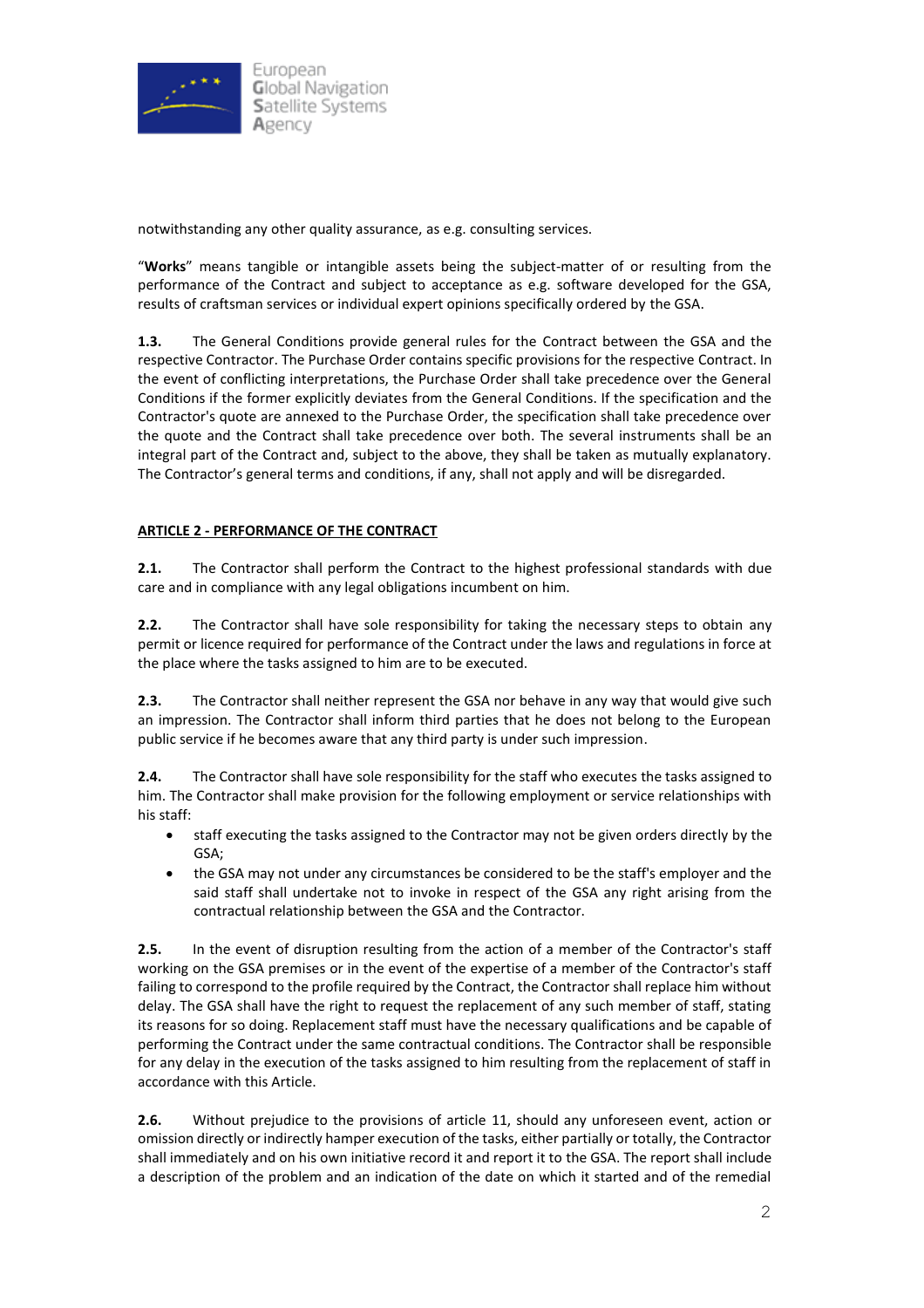

action taken by the Contractor to ensure full compliance with his obligations under the Contract. In such an event the Contractor shall give priority to solving the problem rather than determining liability.

**2.7.** Should the Contractor fail to perform his obligations under the Contract in accordance with the provisions laid down therein, the GSA may - without prejudice to its right to terminate the Contract - reduce or recover payments in proportion to the scale of the failure. In addition, the GSA may impose liquidated damages provided for in Article 15 hereof.

Where tasks referred to in the Purchase Order consist in delivering goods (including intangible assets stored on tangible media), the Contractor shall notify the GSA in writing (e-mail) and at least three (3) working days in advance of the exact date of delivery thereof. The Contractor shall deliver the goods at the place as specified in the Purchase Order. If no place of delivery is specified in the Purchase Order or in any communication related to the Contract, the Contractor shall request by e-mail that the GSA communicates a place of delivery unless there are no reasonable doubts regarding the place of delivery. The Contractor shall bear all costs and risks in connection to delivering the goods to the place of delivery.

**2.8.** Goods and works shall be considered as accepted after the expiration of a period of 15 working days since their delivery unless the goods or works are refused and/or a remedy is requested in writing or by e-mail.

**2.9.** Acceptance of the goods or works or failure to refuse them shall be without prejudice to any right of the GSA under the Contract or applicable law, including, but not limited to, the right to claim remediesin connection to defective goods or resulting from warranty, to reject a request for payment pursuant to Article 4.2 hereof, to suspend the payment period pursuant to Article 4.8 hereof or the rights pursuant to Article 2.7 hereof.

# **ARTICLE 3 - CONFLICTS OF INTEREST**

**3.1.** The Contractor shall take all necessary measures to prevent any situation that could compromise the impartial and objective performance of the Contract. A conflict of interests exists where the impartial and objective performance of the Contract is compromised for reasons involving family, emotional life, political or national affinity, economic interest or any other direct or indirect personal interest. Any conflict of interest which could arise during performance of the Contract must be notified to the GSA in writing without delay. In the event of such conflict, the Contractor shall immediately take all necessary steps to resolve it.

The GSA reserves the right to verify that such measures are adequate and may require additional measures to be taken, if necessary, within a time limit which it shall set. The Contractor shall ensure that his staff, board, directors, Contractor Parties or a third party involved in the performance of the Contract are not placed in a situation which could give rise to conflicts of interest. Without prejudice to Article 2 hereof the Contractor shall replace, immediately and without compensation from the GSA, any member of his staff, Contractor Parties or a third party exposed to such a situation.

**3.2.** The Contractor shall abstain from any contact likely to compromise his independence.

# **ARTICLE 4 - PROVISIONS CONCERNING PAYMENT**

**4.1.** Requests for payments (invoices) presented by the Contractor shall contain his identification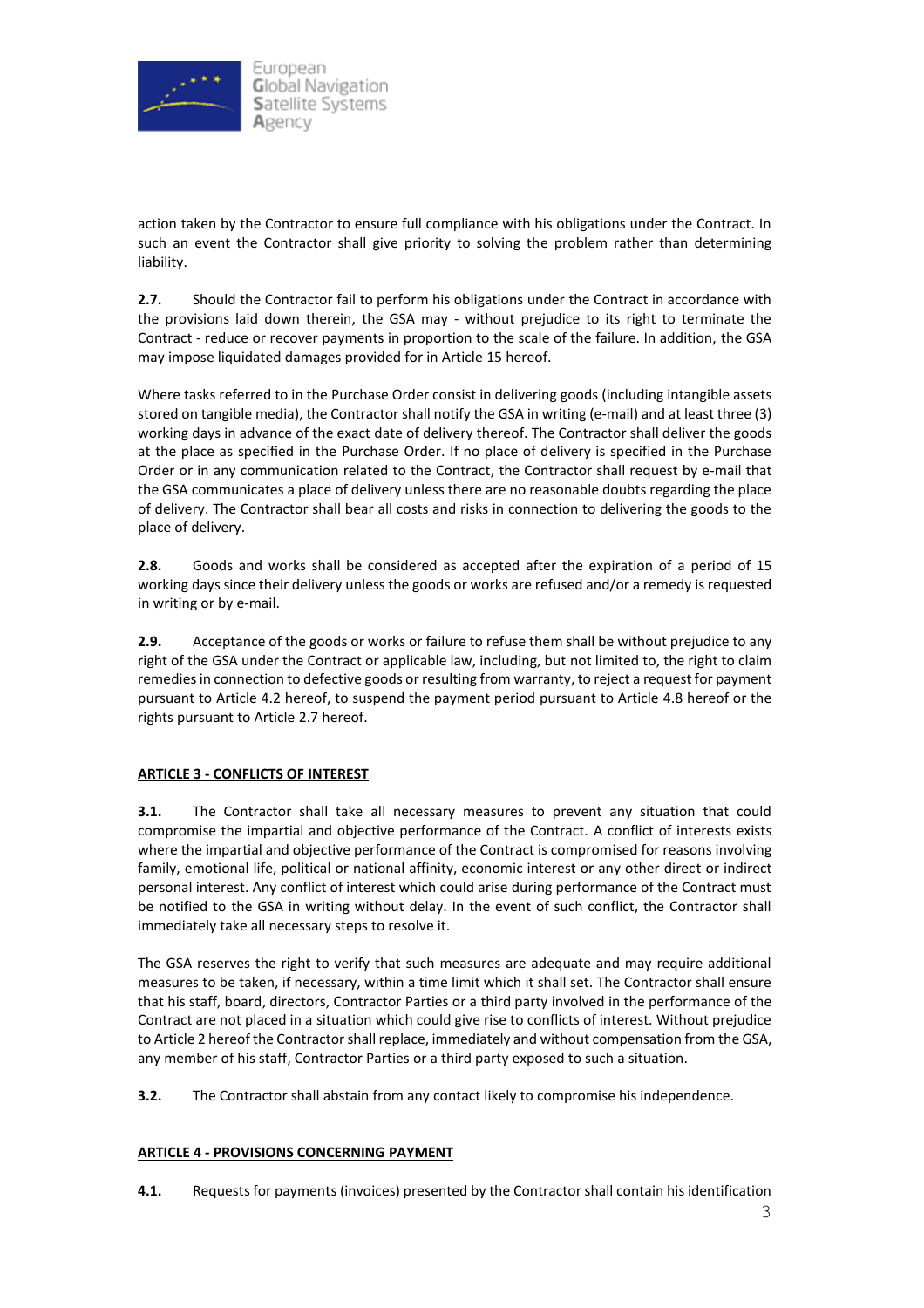

data, the amount, the currency and the date, the reference number of the Purchase Order as well as further information required for taxation purposes pursuant to Article 5 hereof.

**4.2.** Where the request of payment does not comply with the requirements as set out in Article 4.1 hereof, the GSA shall be entitled to reject the request of payment and notify the Contractor in writing of the rejection and the reasons for it within thirty (30) days from the date on which the payment request was received. If rejected pursuant to the previous sentence, the request of payment shall be deemed to have had no legal effects and the Contractor shall submit to the GSA a new request for payment; in such a case, the previous sentence shall apply *per analogiam*. Rejecting the request of payment or failing to do so shall be without any prejudice to any other right of the GSA under the Contract, including, but not limited to, the right to suspend the payment period pursuant to Article 4.8 hereof or the rights pursuant to Article 2.7 hereof.

**4.3.** Unless otherwise stipulated in the Purchase Order, any request(s) for payment shall be sent electronically to [finance@gsa.europa.eu.](mailto:finance@gsa.europa.eu)

**4.4.** The price quoted in the Purchase Order is firm, non-revisable and all-inclusive, unless otherwise specified in the Purchase Order.

**4.5.** Payment of the invoiced amount and/or acceptance of the related supporting documents does not imply recognition of the regularity, authenticity, completeness and correctness of the declarations and information they contain.

**4.6.** The Contractor acknowledges that under Article 111(3) of the Financial Regulation, any payment under the Contract from the GSA to the Contractor shall be subject to prior verification and approval by the GSA of completion of the tasks referred to in the Purchase Order as well as of compliance of the request for payment with the requirements as set out in Article 4.1 hereof.

**4.7.** The GSA shall pay the amount due within the period stipulated in the Purchase Order or, if no such period is stipulated in the Purchase Order, within the period of thirty (30) days, in either case commencing upon receipt of a request for payment that has not been rejected pursuant to Article 4.2 hereof, and provided that the GSA has verified and approved completion of tasks referred to in the Purchase Order as well as compliance of the request for payment with the requirements as set out in Article 4.1 hereof.

**4.8.** The payment period stipulated pursuant to Article 4.7 may be suspended by the GSA within a timely manner after the receipt of a request for payment if it informs the Contractor that his payment request is not admissible, because

(a) the amount is not due,

(b) the necessary supporting documents for the payment have not been properly produced, or

(c) the GSA has observations on fulfilment of any of the grounds pursuant to letters (a) or (b) of this Article 4.8.

The GSA shall notify the Contractor as soon as possible of any such suspension and give the reasons for it by e-mail. Suspension shall take effect from the date of dispatch of the e-mail. The remainder of the period shall begin to run again on the date the GSA has lifted the suspension; the GSA shall lift the suspension without undue delay after the requested information or revised documents are received or the necessary further verification, including on-the-spot checks, is carried out.

**4.9.** In the event of late payment, the Contractor shall be entitled to interest. Interest shall be calculated at the rate applied by the European Central Bank to its most recent main refinancing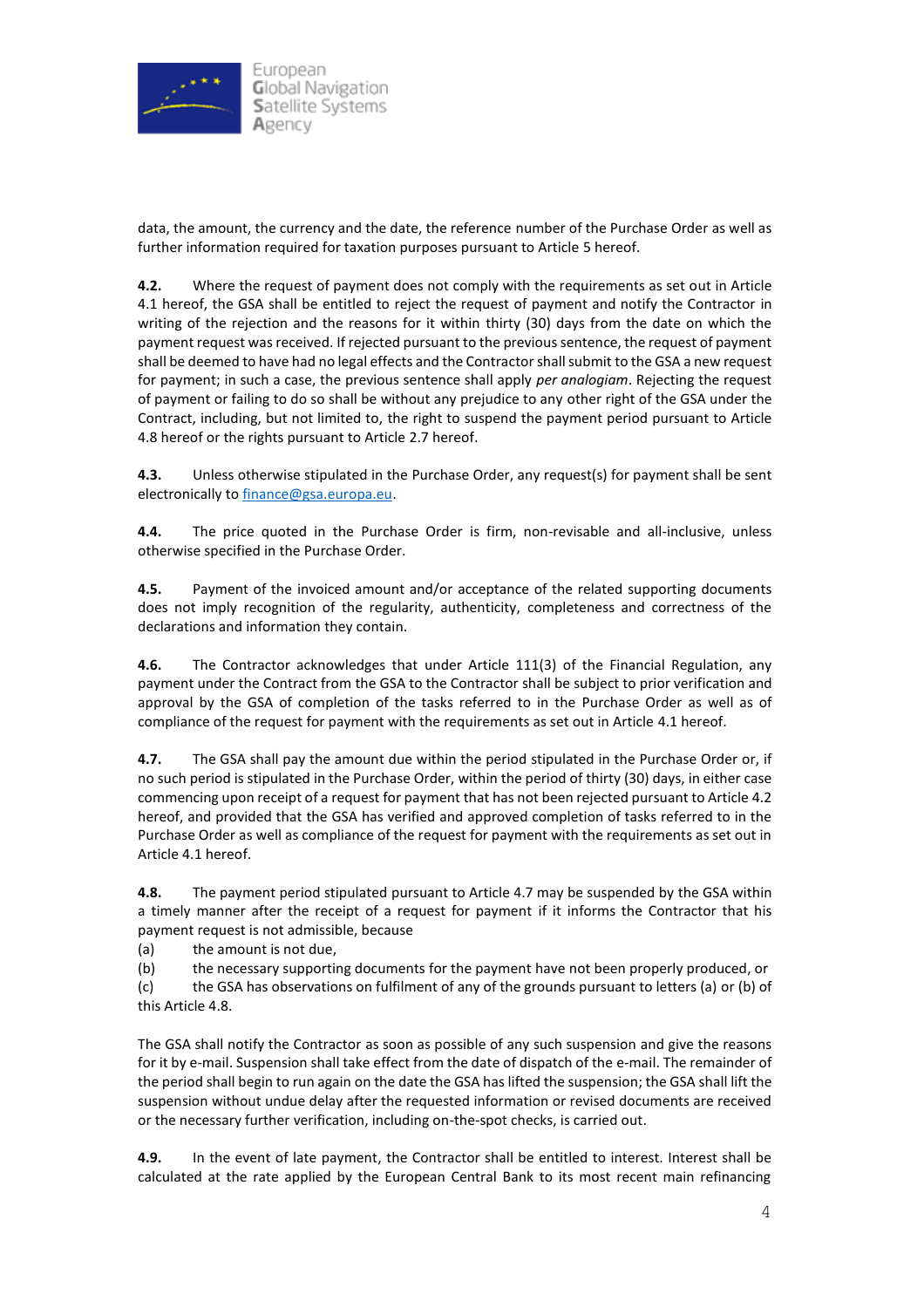

operations ("the reference rate") plus eight (8) percentage points ("the margin"). The reference rate in force on the first day of the month in which the payment is due shall apply. Such interest rate is published in the C series of the Official Journal of the European Union. Interest shall be payable for the period elapsing from the calendar day following expiry of the time limit for payment up to the day of payment. Suspension of payment by the GSA may not be deemed to constitute late payment. In case interest does not exceed EUR 200, the Contractor's right to claim interest ceases to exist unless the Contractor raises the claim for interest within two months of receiving the late payment.

# **ARTICLE 5 – TAXATION**

**5.1.** The Contractor shall have sole responsibility for compliance with the tax laws which apply to him. Failure to comply shall make the relevant invoices invalid.

**5.2.** The Contractor recognises that the GSA is, as a rule, exempt from all taxes and duties, including value added tax (VAT), pursuant to the provisions of Articles 3 and 4 of [the Protocol on the](https://eur-lex.europa.eu/legal-content/EN/TXT/?uri=CELEX%3A12012E%2FPRO%2F07)  [Privileges and Immunities of the European Union.](https://eur-lex.europa.eu/legal-content/EN/TXT/?uri=CELEX%3A12012E%2FPRO%2F07)

**5.3.** The Contractor shall accordingly complete the necessary formalities with the relevant authorities to ensure that the goods and services required for performance of the Contract are exempt from taxes and duties, including VAT.

Invoices presented by the Contractor shall also indicate his place of taxation for VAT purposes and shall specify separately the amounts not including VAT and the amounts including VAT.

#### **ARTICLE 6 – RECOVERY**

**6.1.** If total payments made by the GSA exceed the amount actually due under the Contract or if recovery is justified in accordance with the terms of the Contract, the Contractor shall issue a debit note and reimburse the appropriate amount in euro, in the manner and within the time limits set by the GSA.

**6.2.** In the event of failure to issue a debit note and pay by the deadline specified in the request for reimbursement, the sum due shall bear interest at the rate indicated in Article 4.9 hereof. Interest shall be payable from the calendar day following the due date up to the calendar day on which the debt is repaid in full.

**6.3.** The GSA may, after informing the Contractor, recover amounts established as certain, of a fixed amount and due by offsetting against any amount the Contractor has on the GSA that is certain, of a fixed amount and due.

# **ARTICLE 7 – INTELLECTUAL PROPERTY RIGHTS**

#### **7.1. Ownership of the rights in the results**

The GSA acquires irrevocably worldwide ownership of the *results* and of all intellectual property rights on the newly created materials produced specifically for the GSA under the Contract and incorporated in the *results*, without prejudice however to the rules applying to *pre-existing rights* on *pre-existing materials*, as per Article 7.2.

The intellectual property rights so acquired include any rights, such as copyright and other intellectual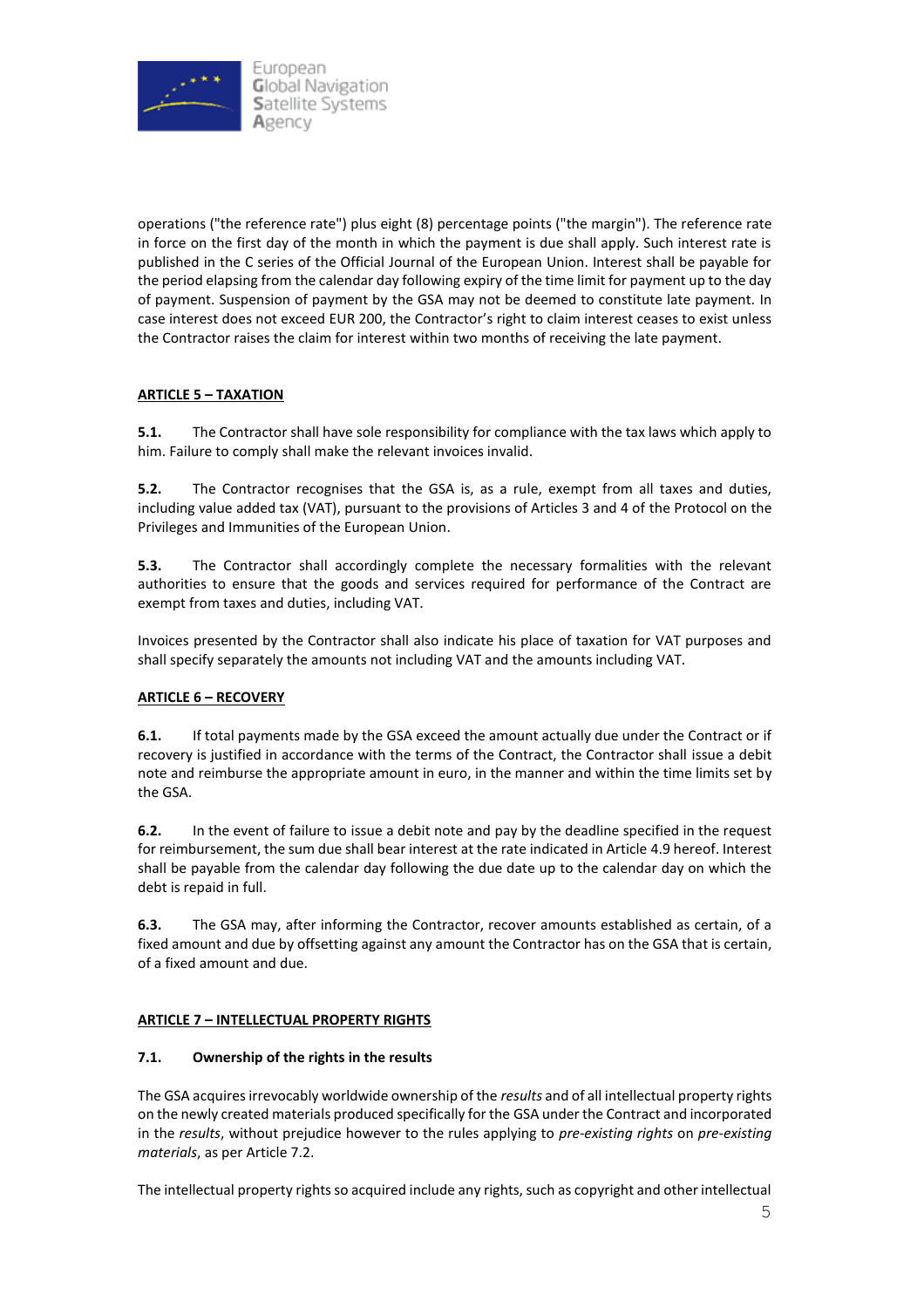

or industrial property rights, to any of the results and in all technological solutions and information created or produced by the Contractor or by its subContractor in *performance of the contract*. The GSA may exploit and use the acquired rights as stipulated in this contract. The GSA acquires all the rights as from the moment the Contractor has created the *results*.

The payment of the price includes any fees payable to the Contractor about the acquisition of ownership of rights by the GSA including for all modes of exploitation and of use of the *results*.

### **7.2. Licensing rights on pre-existing materials**

The GSA does not acquire ownership of *pre-existing rights* under this Contract.

The Contractor licenses the *pre-existing rights* on a royalty-free, non-exclusive and irrevocable basis to the GSA, which may use the *pre-existing materials* for all the modes of exploitation set out in this Contract. Unless otherwise agreed, the licence is non-transferable and cannot be sub-licensed, except as provided hereafter:

- (a) the *pre-existing rights* can be sub-licensed by the GSA to persons and entities working for it or cooperating with it, including Contractors and subcontractors, whether legal or natural persons, but only for the purpose of their mission for the GSA;
- (b) if the *result* is a "document" such as a report or a study, and it is meant to be published, the existence of *pre-existing materials* in the *result* may not prevent the publication of the document, its translation or its "reuse", it being understood however that the "reuse" may only be made of the result as a whole and not of the *pre-existing materials* taken separately from the *result*; for the sake of this provision, "reuse" and "document" have the meaning given by the Commission Decision of 12 December 2011 on the reuse of Commission documents (2011/833/EU).

All *pre-existing rights* are licensed to the GSA from the moment the *results* are delivered and approved by the GSA.

The licensing of *pre-existing rights* to the GSA under this Contract covers all territories worldwide and is valid for the duration of intellectual property rights protection.

The payment of the price as set out in the Contract is deemed to also include any fees payable to the Contractor in relation to the licensing of *pre-existing rights* to the GSA, including for all forms of exploitation and of use of the *results*.

Where the *performance of the Contract* requires that the Contractor uses *pre-existing materials* belonging to the GSA, the GSA may request that the Contractor signs an adequate licence agreement. Such use by the Contractor will not entail any transfer of *rights* to the Contractor and is limited to the needs of this Contract.

#### **7.3. Exclusive rights**

Unless if stated differently in the Purchase Order, the GSA acquires the following exclusive rights:

- (a) use, reproduction, communication to the public, distribution, rental, translation;
- (b) where the *results* are or include a database: the exclusive right to authorise or prohibit the extraction of all or a substantial part of the contents of the database to another medium by any means or in any form; and the exclusive right to authorise or prohibit the re-utilization of all or a substantial part of the contents of the database by the distribution of copies, by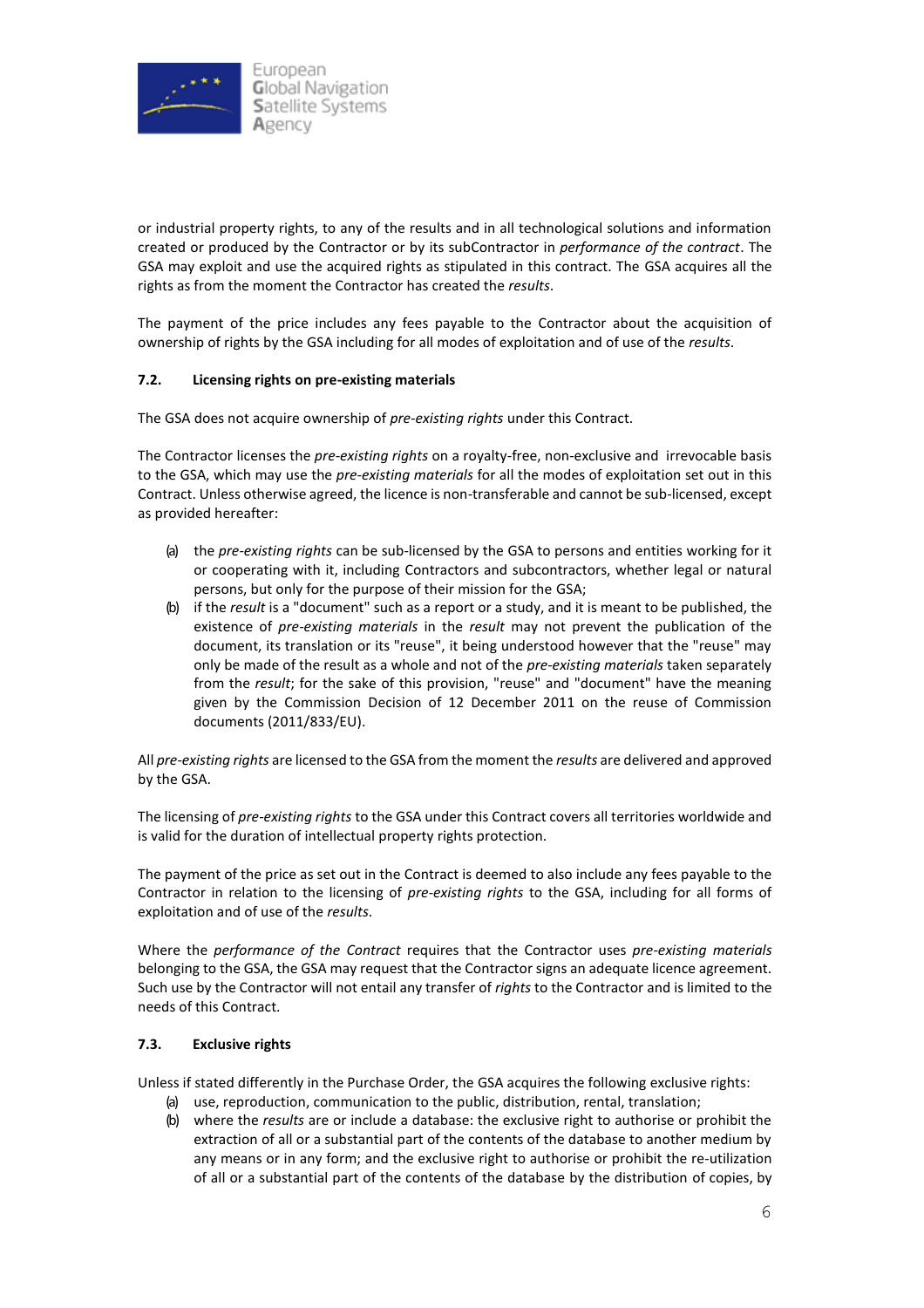

renting, by on-line or other forms of transmission;

- (c) where the *results* are or include a patentable subject-matter: the right to register them as a patent and to further exploit such patent to the fullest extent;
- (d) where the *results* are or include logos or subject-matter which could be registered as a trademark: the right to register such logo or subject-matter as a trademark and to further exploit and use it;
- (e) where the *results* are documents:
	- (i) the right to authorise the reuse of the documents in conformity with the Commission Decision of 12 December 2011 on the reuse of Commission documents (2011/833/EU), to the extent it is applicable and the documents fall within its scope and are not excluded by any of its provisions; for the sake of this provision, "reuse" and "document" have the meaning given to them by this Decision;
	- (ii) the right to store and archive the *results* in line with the document management rules applicable to the GSA, including digitisation or converting the format for preservation or new usepurposes;
- (f) where the *results* are or incorporate software, including source code, object code and, where relevant, documentation, preparatory materials and manuals, in addition to the other rights mentioned in this Article:
	- (i) end-user rights, for all uses by the GSA or by subcontractors which result from this Contract and from the intention of the parties;
	- (ii) the rights to receive both the source code and the objectcode;
- $(g)$  the right to license to third parties any of the exclusive rights or of the modes of exploitation set out in this Contract; however, for *pre-existing materials* which are only licensed to the GSA, the right to sub-license does not apply, except in the two cases foreseen by Article 7.2.;
- (h) to the extent that the Contractor may invoke moral rights, the right for the GSA, except where otherwise provided in this Contract, to publish the *results* with or without mentioning the *creator*(s)' name(s), and the right to decide when and whether the *results* may be disclosed and published.

The Contractor warrants that the exclusive rights and the modes of exploitation may be exercised by the GSA on all parts of the *results*, be it via a transfer of ownership of the rights, on those parts which were specifically created by the Contractor, or via a licence of the pre-existing rights, on those parts consisting of *pre-existing materials*.

Where *pre-existing materials* are inserted in the *results*, the GSA may accept reasonable restrictions impacting on the above list, provided that the said materials are easily identifiable and separable from the rest, that they do not correspond to substantial elements of the *results*, and that, should the need arise, satisfactory replacement solutions exist, at no additional costs to the GSA. In such case, the Contractor will have to clearly inform the GSA before making such choice and the GSA has the right to refuse it.

# **7.4. Identification of pre-existing rights**

When delivering the *results*, the Contractor must warrant that, for any use that the GSA may envisage within the limits set in this Contract, the new created parts and the *pre-existing material* incorporated in the results are free of claims from *creators* or from any third parties and all the necessary *preexisting rights* have been obtained or licensed.

To that effect, the Contractor must establish a list of all *pre-existing rights* to the *results* of this Contract or parts thereof, including identification of the rights' owners. If there are no *pre- existing rights* to the *results*, the Contractor must provide a declaration to that effect. The Contractor must provide this list or declaration to the GSA together with the invoice for payment of the balance at the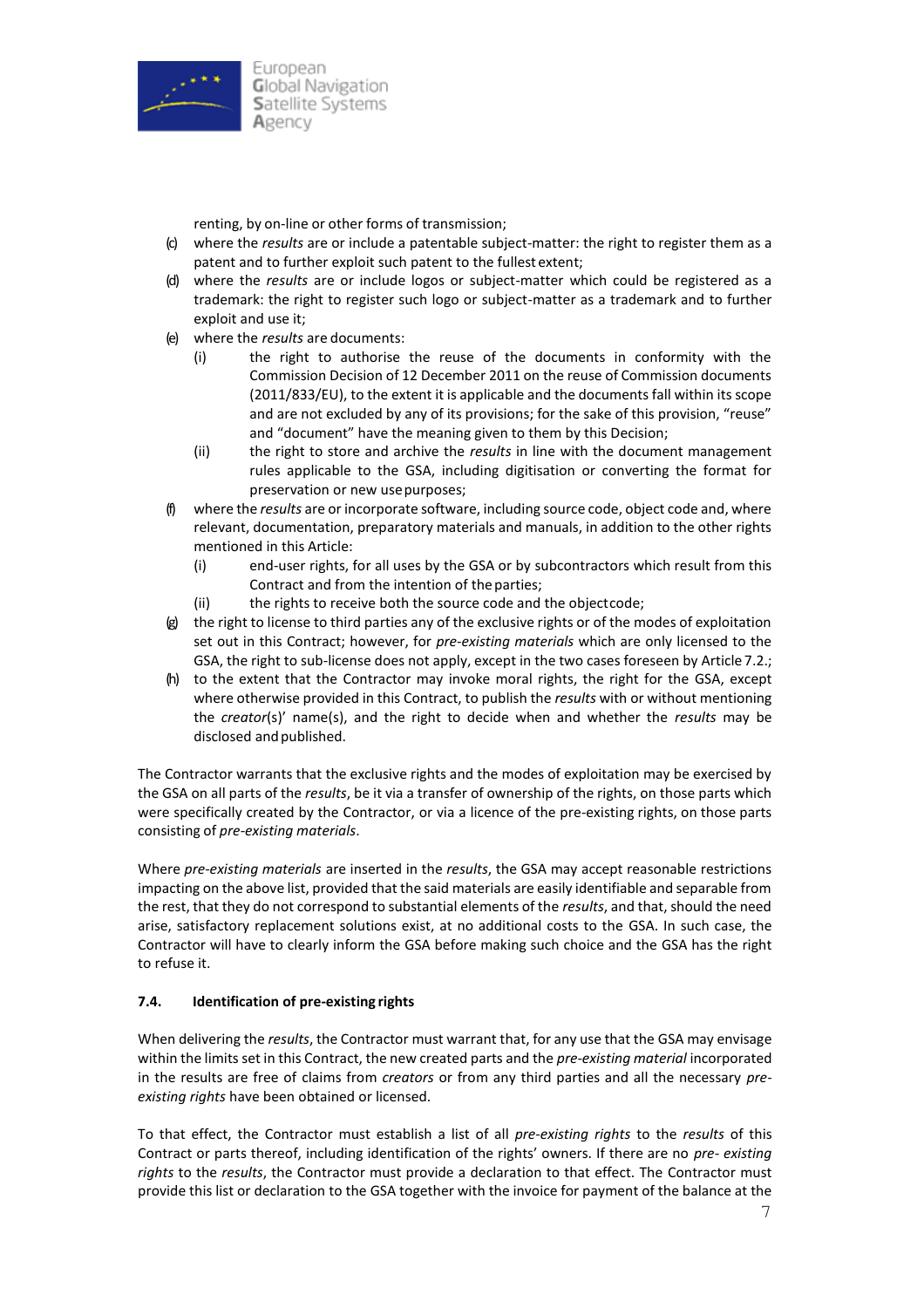

latest.

# **7.5. Evidence of granting of pre-existingrights**

Upon request by the GSA, the Contractor must, in addition to the list mentioned under Article 7.4, provide evidence that it has the ownership or the right to use all the listed *pre-existing rights*, except for the rights owned or licensed by the GSA. The GSA may request this evidence even after the end of this Contract.

This provision also applies to image rights and sound recordings.

Provision of evidence does not release the Contractor from its responsibilities if it is found that it does not hold the necessary rights, regardless of when and by whom this fact is revealed.

The Contractor also warrants that it possesses the relevant rights or powers to execute the transfer and that it has paid or has verified payment of all due fees including fees due to collecting societies, related to the final *results*.

# **7.6. Quotation of works in the result**

In the *result*, the Contractor must clearly point out all quotations of existing works. The complete reference should include as appropriate, the following: name of the author, title of the work, date and place of publication, date of creation, address of publication on the internet, number, volume and other information that allows the origin to be easily identified.

#### **7.7. Moral rights of creators**

By delivering the *results*, the Contractor warrants that the *creators* will not object to the following on the basis of their moral rights under copyright:

- (a) that their names be mentioned or not mentioned when the *results* are presented to the public;
- (b) that the *results* be divulged or not after they have been delivered in their final version to the GSA;
- (c) that the *results* be adapted, provided that this is done in a manner which is not prejudicial to the *creator*'s honour or reputation.

If moral rights on parts of the *results* protected by copyright may exist, the Contractor must obtain the consent of *creators* regarding the granting or waiver of the relevant moral rights in accordance with the applicable legal provisions and be ready to provide documentary evidence upon request.

# **7.8. Image rights and sound recordings**

If natural persons appear in a *result* or their voice or any other private element is recorded in a recognisable manner, the Contractor must obtain a statement by these persons (or, in the case of minors, by the persons exercising parental authority) giving their permission for the described use of their image, voice or private element and, on request, submit a copy of the permission to the GSA. The Contractor must take the necessary measures to obtain such consent in accordance with the applicable legal provisions.

#### **7.9. Copyright notice for pre-existing rights**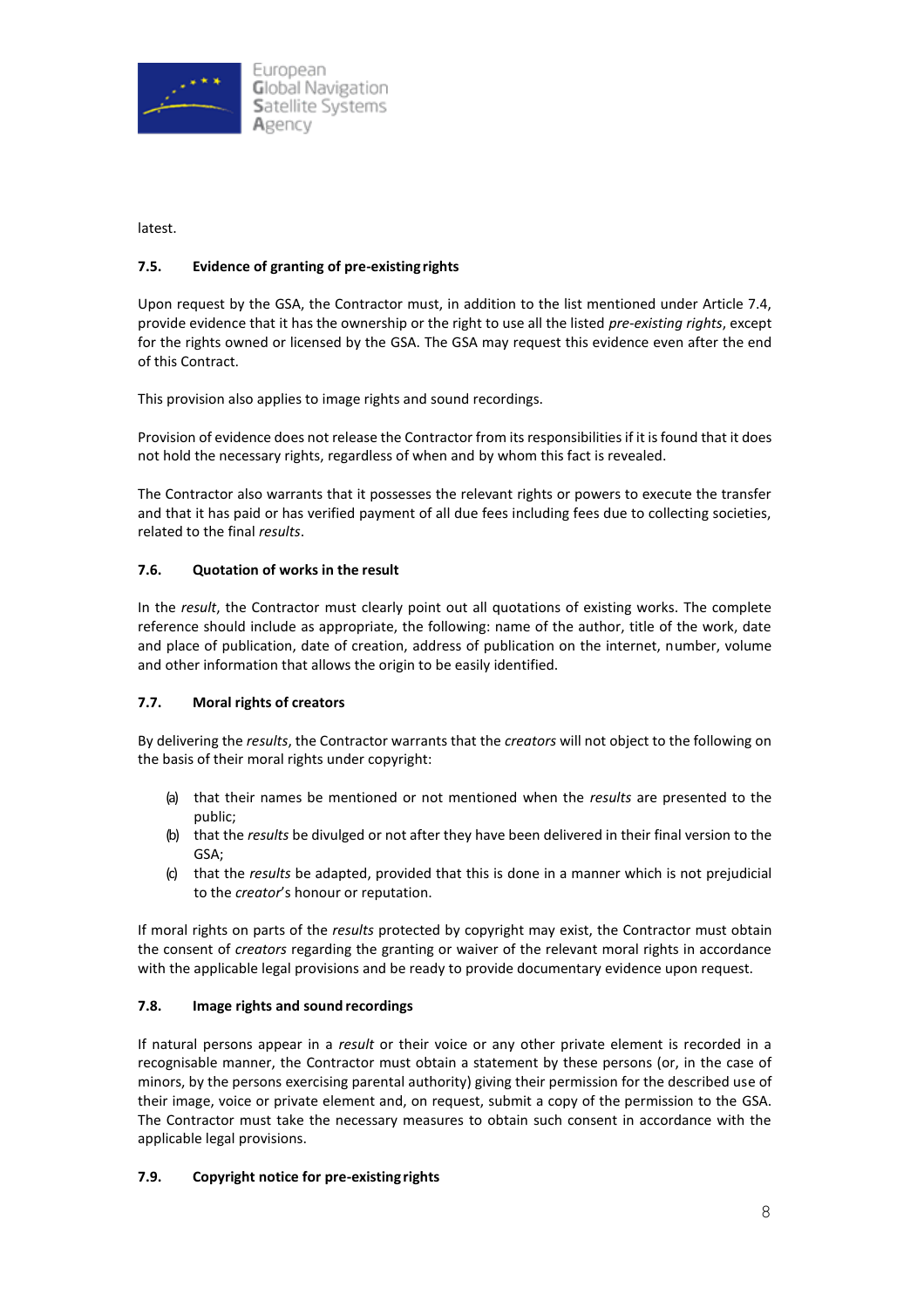

When the Contractor retains *pre-existing rights* on parts of the *results*, reference must be inserted to that effect when the result is used as set out in Article 7.3, with the following disclaimer: ' $\mathbb{O}$  — year — European GNSS Agency. All rights reserved. Certain parts are licensed under conditions to the EU', or with any other equivalent disclaimer as the GSA may consider best appropriate, or as the parties may agree on a case-by-case basis. This does not apply where inserting such reference would be impossible, notably for practical reasons.

### **7.10. Visibility of GSA funding and disclaimer**

When making use of the *results*, the Contractor must declare that they have been produced under a Contract with the GSA and that the opinions expressed are those of the Contractor only and do not represent the GSA's official position. The GSA may waive this obligation in writing or provide the text of the disclaimer.

### **ARTICLE 8 – CONFIDENTIALITY**

The Contractor undertakes to treat in the strictest confidence and not make use of or divulge to third parties any information or documents which are linked to performance of the Contract. Especially, the Contractor shall not, without prior written consent of the GSA, use such information or documents for any purposes other than for the performance of the Contract or disclose them, whether directly or indirectly, to any third party. The Contractor shall continue to be bound by this undertaking after completion of the tasks for a duration of at least five (5) years. The Contractor shall pass the obligations under this Article to any third party involved in the performance of the Contract; at request, the Contractor shall provide the evidence thereof to the GSA.

#### **ARTICLE 9 - USE, DISTRIBUTION AND PUBLICATION OF INFORMATION**

**9.1.** The Contractor shall authorise the GSA to process, use, distribute and publish, for whatever purpose, by whatever means and on whatever medium, any data contained in or relating to the Contract, in particular the identity of the Contractor, the subject matter, the duration, and the amount paid. *[Where personal data is concerned, Article 19 hereof shall apply.]*

**9.2.** Unless otherwise provided, the GSA shall not be required to distribute or publish documents or information supplied in performance of the Contract. If it decides not to publish the documents or information supplied, the Contractor may not have them distributed or published elsewhere without prior written authorisation from the GSA.

**9.3.** Any distribution or publication of information relating to the Contract by the Contractor shall require prior written authorisation from the GSA and shall mention the amount paid by the GSA. It shall state that the opinions expressed are those of the Contractor only and do not represent the GSA's official position.

**9.4.** The use of information obtained by the Contractor in the course of the Contract for purposes other than its performance shall be forbidden, unless the GSA has specifically given prior written authorisation to the contrary.

#### **ARTICLE 10 - LIABILITY**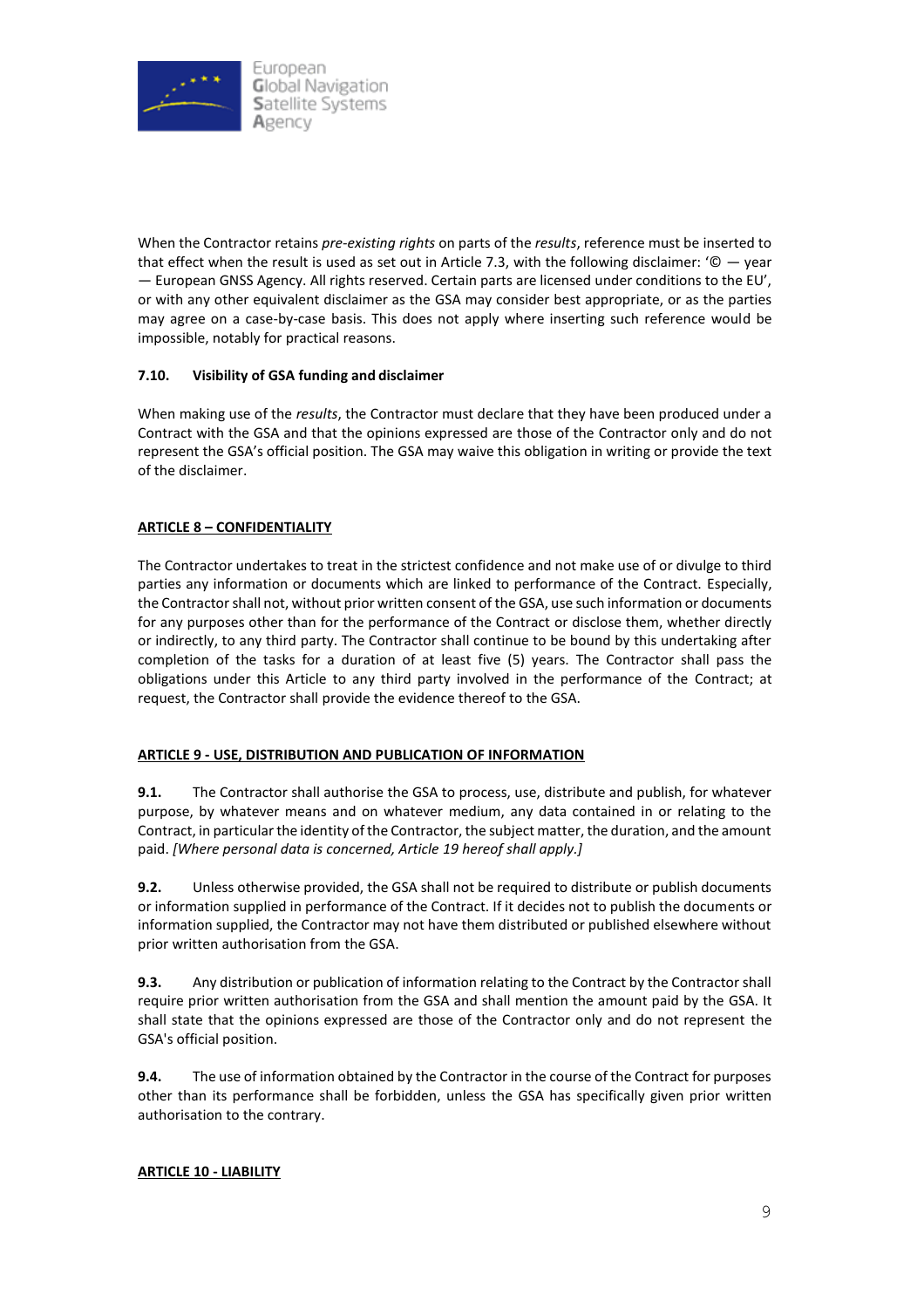

**10.1.** The GSA shall not be liable for any loss or damage sustained by the Contractor, including any loss or damage to third parties, in relation to the performance of the Contract except in the event of wilful misconduct or gross negligence on the part of the GSA.

**10.2.** The Contractor shall be held liable for any loss or damage sustained by the GSA in performance of the Contract, including in the event of subcontracting, and for any claim by a third party, but only to an amount not exceeding two times the total amount of the Contract. Nevertheless, if the damage or loss is caused by the gross negligence or wilful misconduct of the Contractor or of its personnel or subcontractors, the Contractor shall have unlimited liability for the amount of the damage or loss.

**10.3.** The GSA shall not be liable for any act or default on the part of the Contractor in relation to the performance of the Contract. If a third party asserts any claim against the GSA in relation to the performance of the Contract, the Contractor shall, upon request, cooperate with the GSA to the extent necessary for due defence against such claim. If the GSA's liability towards the third party is established and such liability is caused by the Contractor in relation to the performance of the Contract, the Contractor shall fully indemnify the GSA and hold the GSA harmless.

**10.4.** If the Contractor is composed of two or more economic operators, they are all jointly and severally liable to the GSA for any obligation under the Contract.

# **ARTICLE 11 - FORCE MAJEURE**

**11.1.** Force majeure shall mean any unforeseeable and exceptional situation or event beyond the control of the contracting parties which prevents either of them from performing any of their obligations under the Contract, was not due to error or negligence on their part or on the part of a subContractor, and could not have been avoided by the exercise of due diligence. Defects in equipment or material or delays in making it available, labour disputes, strikes or financial problems cannot be invoked as force majeure unless they occur as a direct consequence of a relevant case of force majeure.

**11.2.** Without prejudice to Article 2.6 hereof, if either contracting party is faced with force majeure, it shall notify the other party without delay by registered letter with acknowledgment of receipt or equivalent, stating the nature, likely duration and foreseeable effects.

**11.3.** Neither contracting party shall be held in breach of its contractual obligations if it has been prevented from performing them by force majeure. Where the Contractor is unable to perform his contractual obligations owing to force majeure, he shall have the right to remuneration only for tasks actually executed.

**11.4.** The contracting parties shall take the necessary measures to reduce damage to a minimum.

# **ARTICLE 12 – ASSIGNMENT**

**12.1.** The Contractor shall not assign the Contract or its part or the rights and obligations arising from the Contract, in whole or in part, without prior written authorisation from the GSA.

**12.2.** In the absence of such authorisation, or in the event of failure to observe the terms thereof,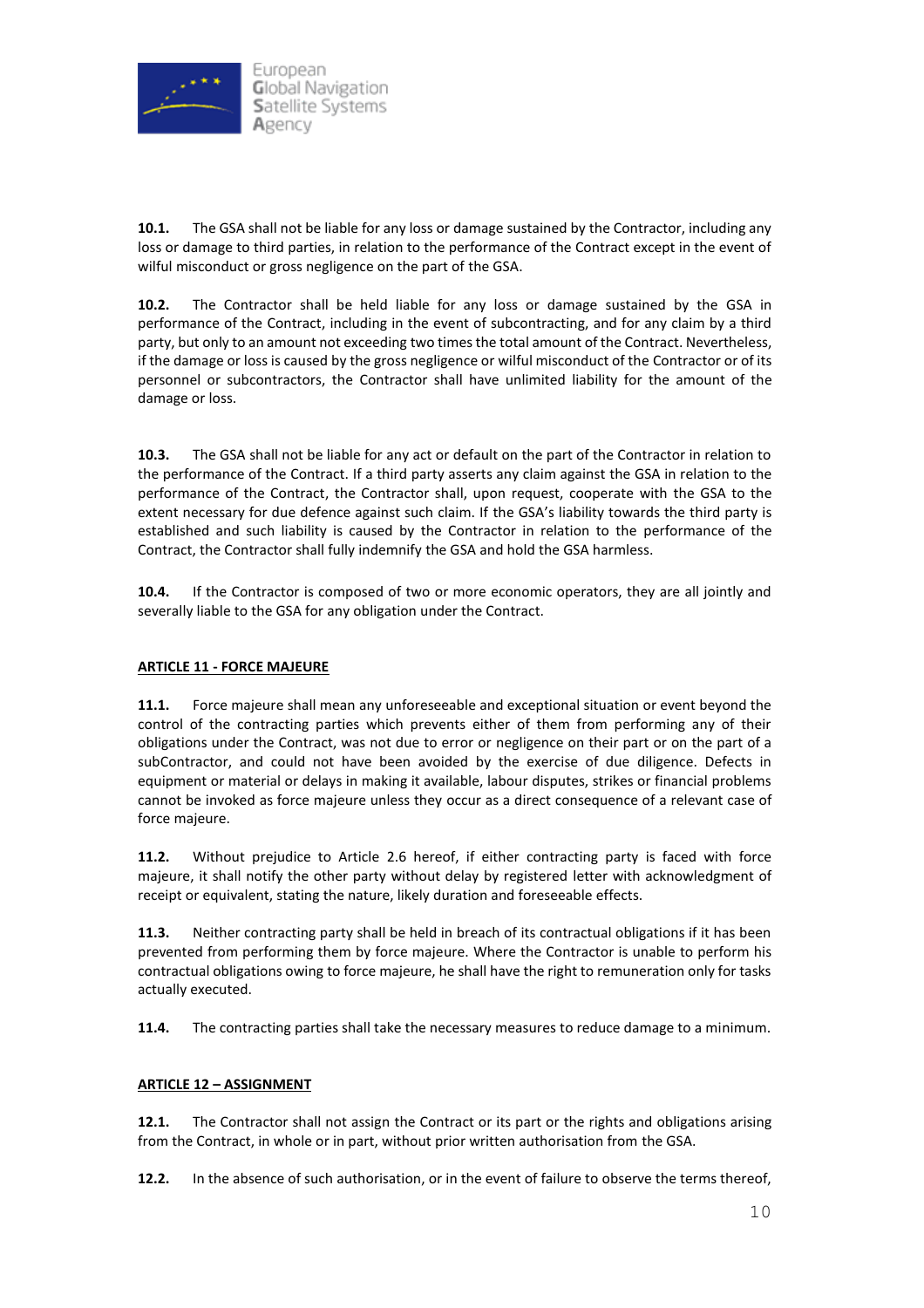

assignment by the Contractor shall not be enforceable against and shall have no effect on the GSA.

### **ARTICLE 13 – TERMINATION**

- **13.1.** The GSA may terminate the Contract, *inter alia*, in the following circumstances:
- (a) to the extent permitted by law, where the Contractor or any person that assumes unlimited liability for the debts of the Contractor is bankrupt, subject to insolvency or winding-up procedures, its assets are being administered by a liquidator or by a court, it is in an arrangement with creditors, its business activities are suspended, or it is in any analogous situation arising from a similar procedure provided for under Union or national law;
- (b) where it has been established by a final judgment or a final administrative decision that the Contractor and/or the Contractor Parties are in breach of their obligations relating to the payment of taxes or social security contributions in accordance with the applicable law;
- (c) where it has been established by a final judgment or a final administrative decision that the Contractor and/or the Contractor Parties are guilty of grave professional misconduct by having violated applicable laws or regulations or ethical standards of the profession to which they belong, or by having engaged in any wrongful conduct which has an impact on their professional credibility where such conduct denotes wrongful intent or gross negligence, including, in particular, any of the following:

(i) fraudulently or negligently misrepresenting information required for the verification of the absence of grounds for exclusion or the fulfilment of eligibility or selection criteria or in the implementation of the legal commitment;

(ii) entering into agreement with other persons or entities with the aim of distorting competition;

(iii) violating intellectual property rights;

(iv) attempting to influence the decision-making of the authorising officer responsible during the award procedure;

(v) attempting to obtain confidential information that may confer upon it undue advantages in the award procedure;

(d) where it has been established by a final judgment that the Contractor and/or the Contractor Parties are guilty of any of the following:

(i) fraud, within the meaning of Article 3 of Directive (EU) 2017/1371 of the European Parliament and of the Council ( 1 ) and Article 1 of the Convention on the protection of the European Communities' financial interests, drawn up by the Council Act of 26 July 1995 ( 2 ); (ii) corruption, as defined in Article 4(2) of Directive (EU) 2017/1371 or active corruption within the meaning of Article 3 of the Convention on the fight against corruption involving officials of the European Communities or officials of Member States of the European Union, drawn up by the Council Act of 26 May 1997 ( 3 ), or conduct referred to in Article 2(1) of Council Framework Decision 2003/568/JHA ( 4 ), or corruption as defined in other applicable laws;

(iii) conduct related to a criminal organisation asreferred to in Article 2 of Council Framework Decision 2008/841/JHA ( 5 );

(iv) money laundering or terrorist financing within the meaning of Article 1(3), (4) and (5) of Directive (EU) 2015/849 of the European Parliament and of the Council ( 1 );

(v) terrorist offences or offences linked to terrorist activities, as defined in Articles 1 and 3 of Council Framework Decision 2002/475/JHA ( 2 ), respectively, or inciting, aiding, abetting or attempting to commit such offences, as referred to in Article 4 of that Decision;

(vi) child labour or other offences concerning trafficking in human beings as referred to in Article 2 of Directive 2011/36/EU of the European Parliament and of the Council ( 3 );

(e) where the Contractor and/or the Contractor Parties have shown significant deficiencies in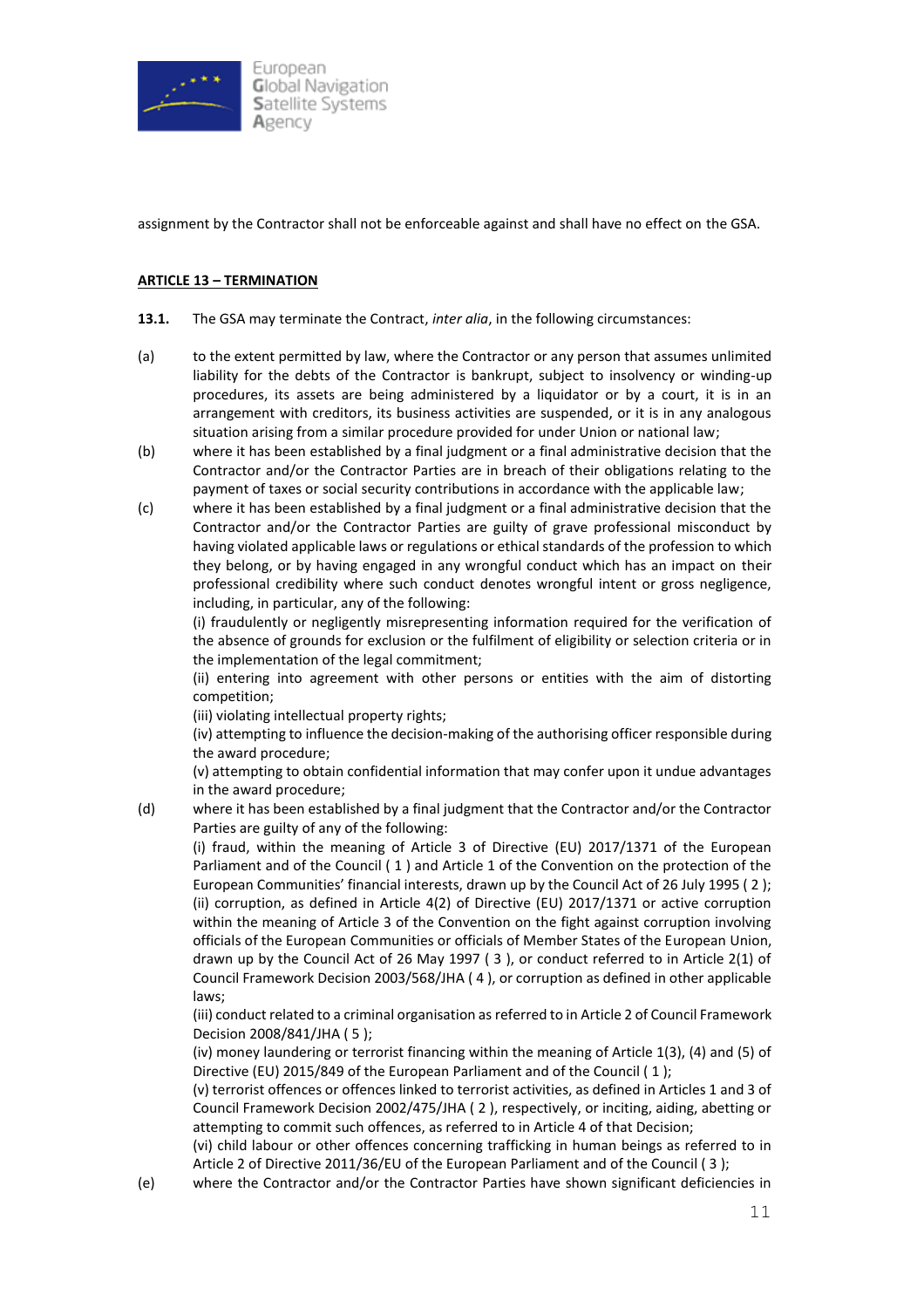

complying with main obligations in the implementation of a legal commitment financed by the budget which has:

(i) led to the early termination of a legal commitment;

(ii) led to the application of liquidated damages or other contractual penalties; or

(iii) been discovered by an authorising officer, OLAF or the Court of Auditors following checks, audits or investigations;

- (f) where it has been established by a final judgment or final administrative decision that the Contractor and/or the Contractor Parties have created an entity in a different jurisdiction with the intent to circumvent fiscal, social or any other legal obligations in the jurisdiction of its registered office, central administration or principal place of business and/or it has been established by a final judgment or final administrative decision that an entity has been created with this intent referred;
- (g) where it has been established by a final judgment or a final administrative decision that the Contractor and/or the Contractor Parties are in breach of other environmental, social and labour law in accordance with the legal provisions of the European Union, the country in which they are established or with those of the country applicable to the Contract or those of the country where the Contract is to be performed or by the international environmental, social and labour law provisions listed in Annex X to Directive 2014/24/EU<sup>1</sup>;
- (h) where a change in the Contractor's legal, financial, technical or organisational situation could, in the GSA's opinion, have a significant effect on the performance of the Contract;
- (i) where execution of the tasks has not actually commenced within the delivery or performance period set in the Purchase Order, and the new date proposed, if any, is considered unacceptable by the GSA;
- (j) where the Contractor is unable, through his own fault, to obtain any permit or licence required for performance of the Contract;
- (k) where the Contractor, after receiving notice to comply, specifying the nature of the alleged failure, and after being given the opportunity to remedy the failure within a reasonable period, but not more than fifteen (15) working days, following receipt of notice, remains in serious breach of his contractual obligations.

**13.2.** In the absence of a final judgment or, where applicable, a final administrative decision in the cases referred to in Article 13.1, the GSA may terminate the Contract on the basis of a preliminary classification in law of a conduct as referred to in Article 13.1. Prior to termination the GSA shall give Contractor the opportunity to submit his observations. Where final judgment or final administrative decision holds that the Contractor and/or the Contractor Parties are not guilty of the conduct subject to a preliminary classification in law, on the basis of which the Contract has been terminated the GSA shall reimburse any financial penalty imposed. For the avoidance of doubt, the Contract shall remain terminated.

**13.3.** In case of force majeure, notified in accordance with Article 11 hereof, either contracting party may terminate the Contract, where performance thereof cannot be ensured for a period corresponding to at least to one fifth of the period laid down in the Purchase Order.

**13.4.** Termination under this Contract shall take effect on the date on which the communication of termination is received by the Contractor, or on any other date indicated in the communication of termination.

**13.5.** Consequences of termination:

<sup>&</sup>lt;sup>1</sup> [Directive 2014/24/EU of the European Parliament and of the](https://eur-lex.europa.eu/legal-content/EN/TXT/HTML/?uri=CELEX:32014L0024&from=EN#ntr1-L_2014094EN.01006501-E0001) Council of 26 February 2014 on public procurement and [repealing Directive 2004/18/EC,](https://eur-lex.europa.eu/legal-content/EN/TXT/HTML/?uri=CELEX:32014L0024&from=EN#ntr1-L_2014094EN.01006501-E0001) as amended b[y Commission Delegated Regulation \(EU\) 2015/2170 of 24 November 2015.](http://eur-lex.europa.eu/legal-content/EN/TXT/HTML/?uri=CELEX:32015R2170&from=EN)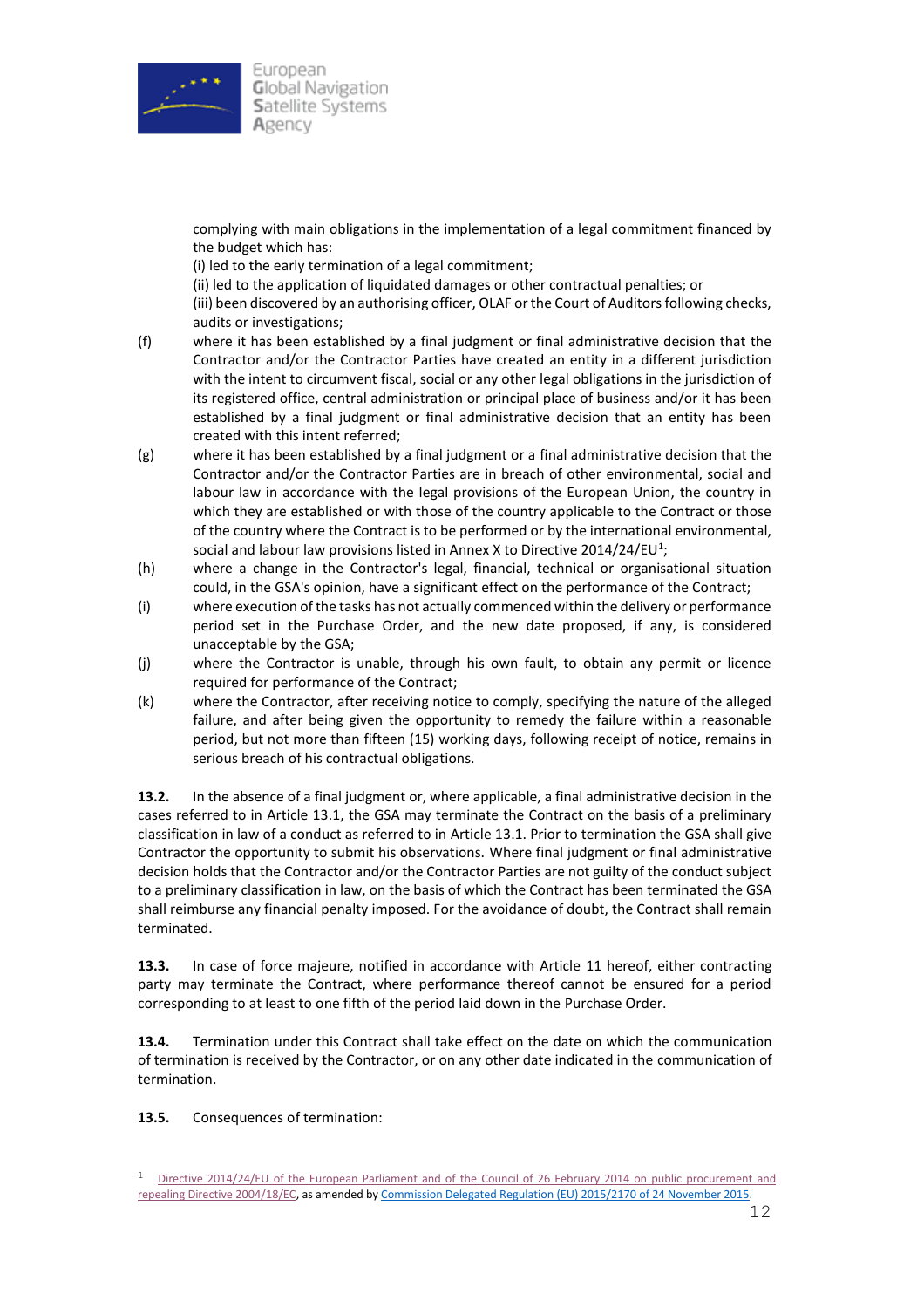

In the event of the GSA terminating the Contract and without prejudice to any other measures provided for in the Contract, the Contractor shall not have, and to this end also shall waive, any claim for consequential damages, including any loss of anticipated profits for uncompleted work. On receipt of the letter terminating the Contract, the Contractor shall take all appropriate measures to minimise costs, prevent damage, and cancel or reduce his commitments. He shall draw up the documents required for the tasks executed up to the date on which termination takes effect, within a period not exceeding sixty (60) days from that date. The GSA may claim compensation for any damage suffered and recover any sums paid to the Contractor under the Contract. Performances shall be returned pursuant to the applicable law. On termination the GSA may engage any other Contractor to perform and/or complete the delivery/provision of goods, services or works. The GSA shall be entitled to claim from the Contractor all extra costs incurred in making good and performing and/or completing the delivery/provision of goods, services or works, without prejudice to any other rights or guarantees it has under the Contract.

### **ARTICLE 14 - SUBSTANTIAL ERRORS, IRREGULARITIES AND FRAUD ATTRIBUTABLE TO THE CONTRACTOR**

Where, after the award of the Contract, the award procedure or the performance of the Contract prove to have been subject to substantial errors, irregularities or fraud, and where such errors, irregularities or fraud are attributable to the Contractor, the GSA may refuse or reduce payments, may recover amounts already paid or may terminate all the contracts concluded with the Contractor, in proportion to the seriousness of the errors, irregularities of fraud.

# **ARTICLE 15 - LIQUIDATED DAMAGES**

**15.1.** Should the Contractor fail to perform his obligations under the Contract within the time limits set by the Contract, then, without prejudice to the Contractor's actual or potential liability incurred in relation to the Contract or to the GSA's right to terminate the Contract, the GSA may decide to impose liquidated damages of 0.2 % of the amount specified in the Purchase Order per calendar day of delay. For the avoidance of doubt, this Article applies only to failure of Contractor to perform his obligations under the time limits set by the Contract (delays).

**15.2.** The Contractor may submit arguments against this decision within fifteen (15) working days of notification by e-mail. In the absence of (a) reaction on his part or (b) written withdrawal by the GSA within fifteen (15) working days of the receipt of such arguments, the decision imposing the liquidated damages shall become enforceable.

**15.3.** The GSA and the Contractor expressly acknowledge and agree that any sums payable under this Article are in the nature of liquidated damages and not penalties, and represent a reasonable estimate of fair compensation for the losses that may be reasonably anticipated from such failure to perform obligations. No exercise of the right to any liquidated damages hereunder shall further affect the GSA's right to require compensation for any damage or loss exceeding the amount of the relevant liquidated damages. Liquidated damages may be imposed together with a reduction or recovery of payment in terms on Article 2.7 hereof.

#### **ARTICLE 16 - CHECKS AND AUDITS**

**16.1.** The European Court of Auditors shall be empowered to audit the documents held by the natural or legal persons receiving payments from the budget of the European Union from signature of the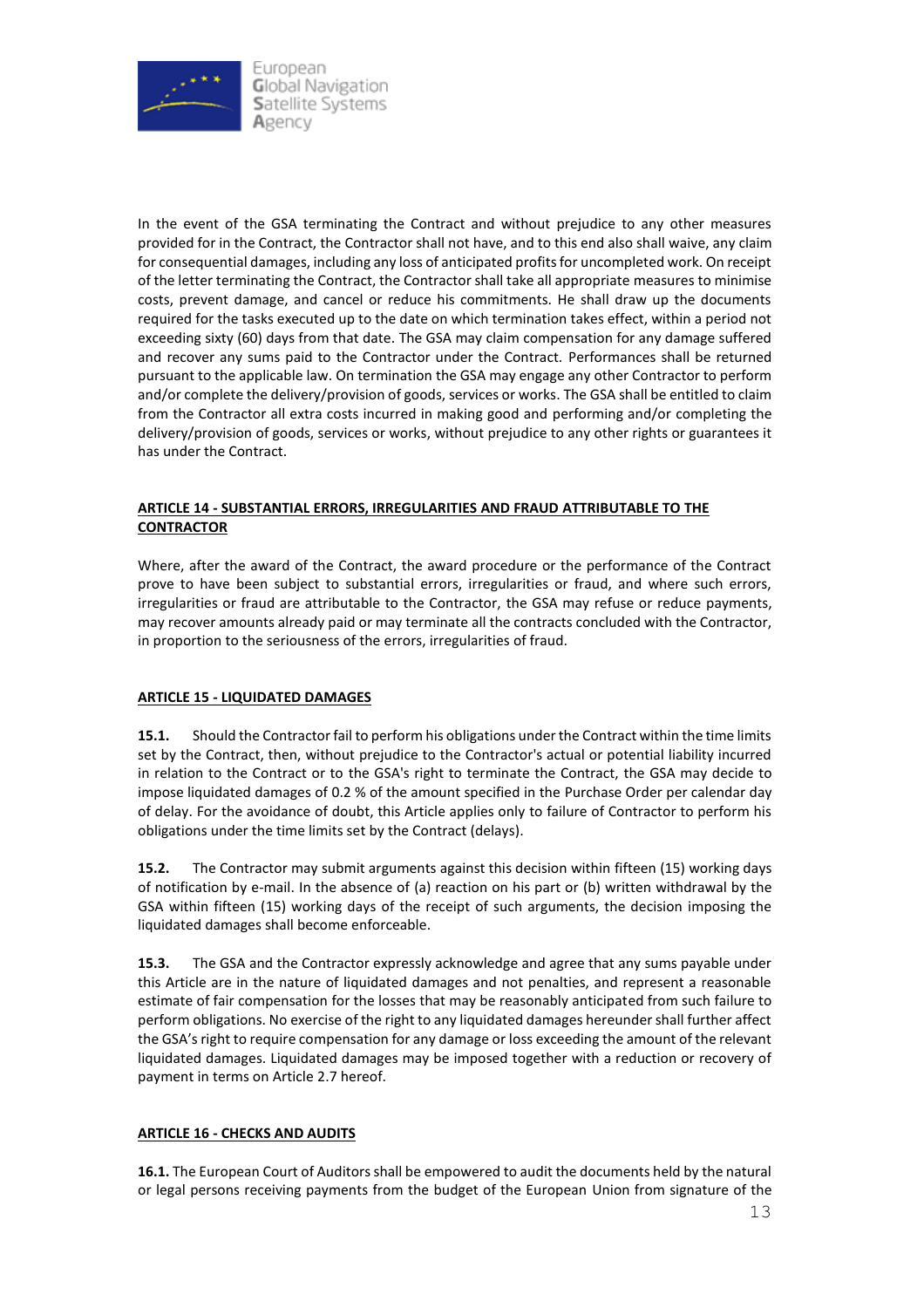

Contract up to five years after payment of the balance.

**16.2.** The Contractor shall keep all original documents stored on any appropriate medium, including digitised originals when they are authorised by national law and under the conditions laid down therein, for a period of five years which starts from the date of payment of the balance.

**16.3.** Upon notice, the GSA shall be entitled to access, inspect and audit the documents held by the Contractor in connection with the performance of this Contract up to five years after the last payment is made to the Contractor by the GSA. The Contractor shall allow access to sites and premises where the Contract is performed and to all the information, including information in electronic format, needed in order to conduct such checks and audits. The Contractor shall ensure that the information is readily available at the moment of the checks or audit and, if so requested, that information be handed over in an appropriate form. The GSA shall not be obliged to pay any compensation to the Contractor in connection to exercising its right under this Article.

**16.4.** The Contractor further acknowledges that the European Anti Fraud Office may carry out on-thespot checks and inspections in accordance with [Council Regulation \(Euratom, EC\) No 2185/96](http://eur-lex.europa.eu/legal-content/EN/TXT/?uri=celex%3A31996R2185) and Parliament and Council Regulation [\(EU, Euratom\) No](https://eur-lex.europa.eu/legal-content/en/TXT/?uri=CELEX:32013R0883) 883/2013 and agrees to submit thereto.

### **ARTICLE 17 – AMENDMENTS**

Any amendment to the Contract shall be the subject of a written agreement concluded by the contracting parties. An oral agreement shall not be binding on the contracting parties.

#### **ARTICLE 18 - SUSPENSION OF THE CONTRACT**

Without prejudice to the GSA's right to terminate the Contract, the GSA may at any time and for any reason suspend execution of the tasks under the Contract or any part thereof. Suspension shall take effect on the day the Contractor receives notification by e-mail, or at a later date where the notification so provides. The GSA may at any time following suspension give notice to the Contractor to resume the work suspended. The Contractor shall be entitled to claim compensation on account of suspension of the Contract or of part thereof, to the extent he demonstrates the occurrence of unavoidable expenses during the suspension period and the suspension is not owe to circumstances attributable to him.

#### **ARTICLE 19 - DATA PROTECTION**

**19.1.** Any personal data included in the Contract must be processed in accordance with the applicable rules on the protection of individuals with regard to the processing of personal data by the Union institutions, bodies, offices and agencies and on the free movement of such data<sup>2</sup>. Such data shall be processed by the data controller (the GSA) and the data processor (the Contractor) solely for the purposes of the performance, management and monitoring of the Contract without prejudice to its possible transmission to the bodies charged with monitoring or inspection tasks in application of Union law.

**19.2.** The following categories of personal data are expected to be processed by the data controller: contact details of the Contractor's personnel or its Contractors that may be included in deliverables,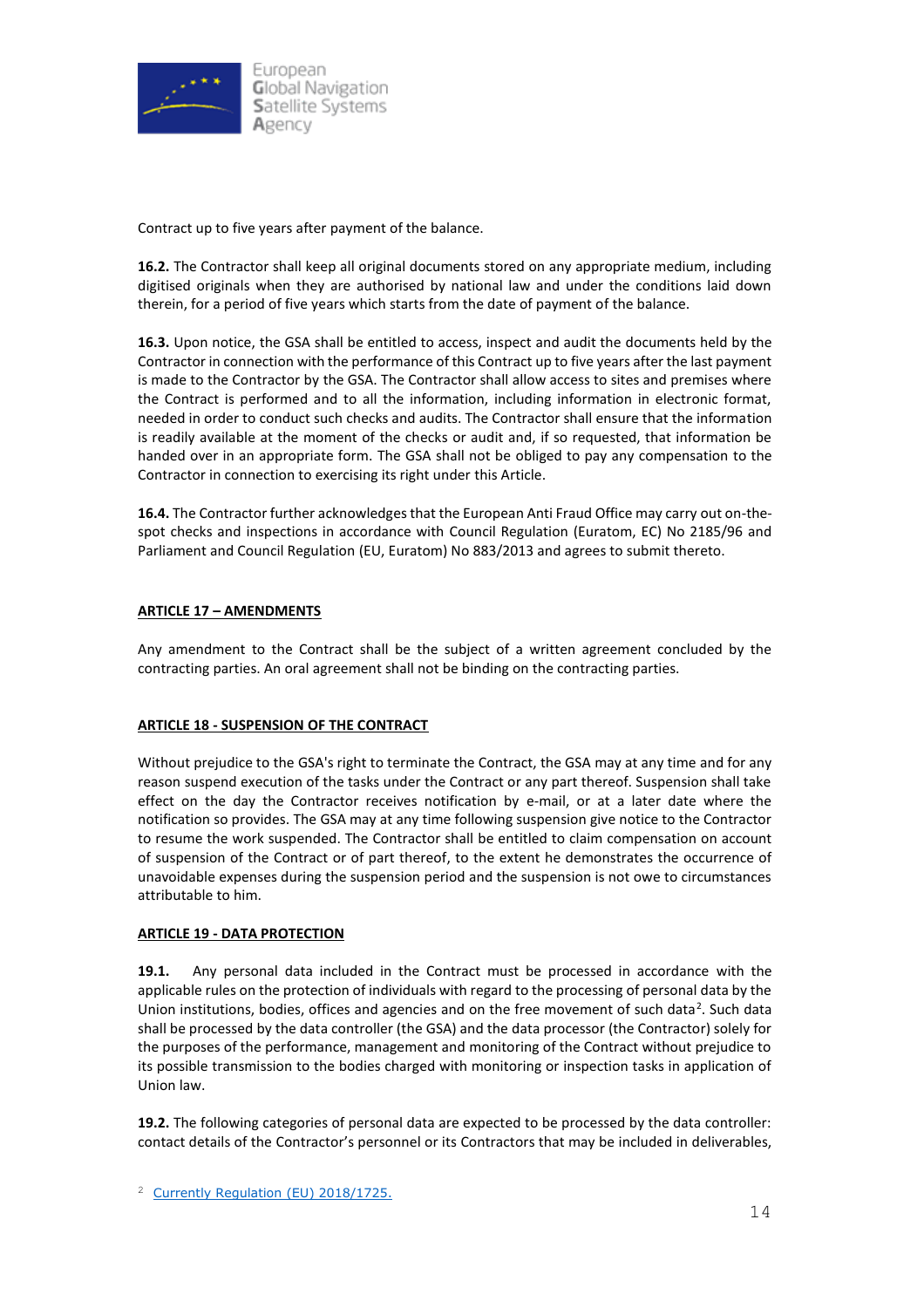

such as name and last name, gender, telephone number, email address, postal address, organisation and position within organisation. The provision of the aforementioned data is a contractual requirement.

**19.3.** The recipients of the personal data mentioned under Article 19.2 shall be (1) a limited number of staff of the GSA managing the Contract, (2) a limited number of staff of the GSA Contractors assisting the GSA staff in the management of the Contract, (3) a limited number of staff of the GSA Contractors providing hosting services for the GSA servers. The personal data will be stored in the premises of the aforementioned recipients, all of which are located within Union territory, and will be retained for up to 7 (seven) years after the expiry of the present Contract for audit and discharge purposes.

**19.4.** The Contractor shall have the right to request from the data controller access to, rectification or erasure of its personal data, restriction of processing, the right to object to the processing and the right to data portability, provided that there are grounds for the exercise of any of these rights, as per the applicable rules.

**19.5.** The Contractor shall have right of recourse at any time to the European Data Protection Supervisor.

**19.6**. If, throughout the duration of the Contract, the Contractor is required to process any personal data (acting as data processor), the Contractor shall

- (i) inform in writing without delay the data controller and act only on documented instructions from the data controller, in particular with regard to the purposes of the processing, the categories of data that may be processed, the recipients of the data and the means by which the data subject may exercise its rights;
- (ii) with regard to transfers of personal data to a country outside the European Union or an international organisation, act only on documented instructions from the data controller, unless required to do so by Union or Member State law to which the processor is subject; in such a case, the processor shall inform the data controller of that legal requirement before processing, unless that law prohibits such information on important grounds of public interest;
- (iii) ensure that persons authorised to process the personal data have committed themselves to confidentiality or are under an appropriate statutory obligation of confidentiality;
- (iv) without prejudice to Article 19.8, take all necessary measures to ensure the security of the processing of personal data, as may be instructed by the controller;
- (v) not engage another processor or sub-processor without prior specific written authorisation of the controller;
- (vi) taking into account the nature of the processing, assist the controller by appropriate technical and organisational measures, insofar as this is possible, for the fulfilment of the controller's obligation to respond to requests for exercising the data subject's rights laid down in the applicable rules;
- (vii) assist the controller for the fulfilment of its obligations to
	- a. ensure compliance with its obligations regarding the security of the processing, and the confidentiality of electronic communications and directories of users
	- b. notify a personal data breach to the European Data Protection Supervisor
	- c. communicate a personal data breach without undue delay to the data subject, where applicable
	- d. carry out data protection impact assessments and prior consultations as necessary
- (viii) notify relevant personal data breaches to the controller without undue delay and at the latest within 48 hours after the Contractor becomes aware of the breach. In such cases, the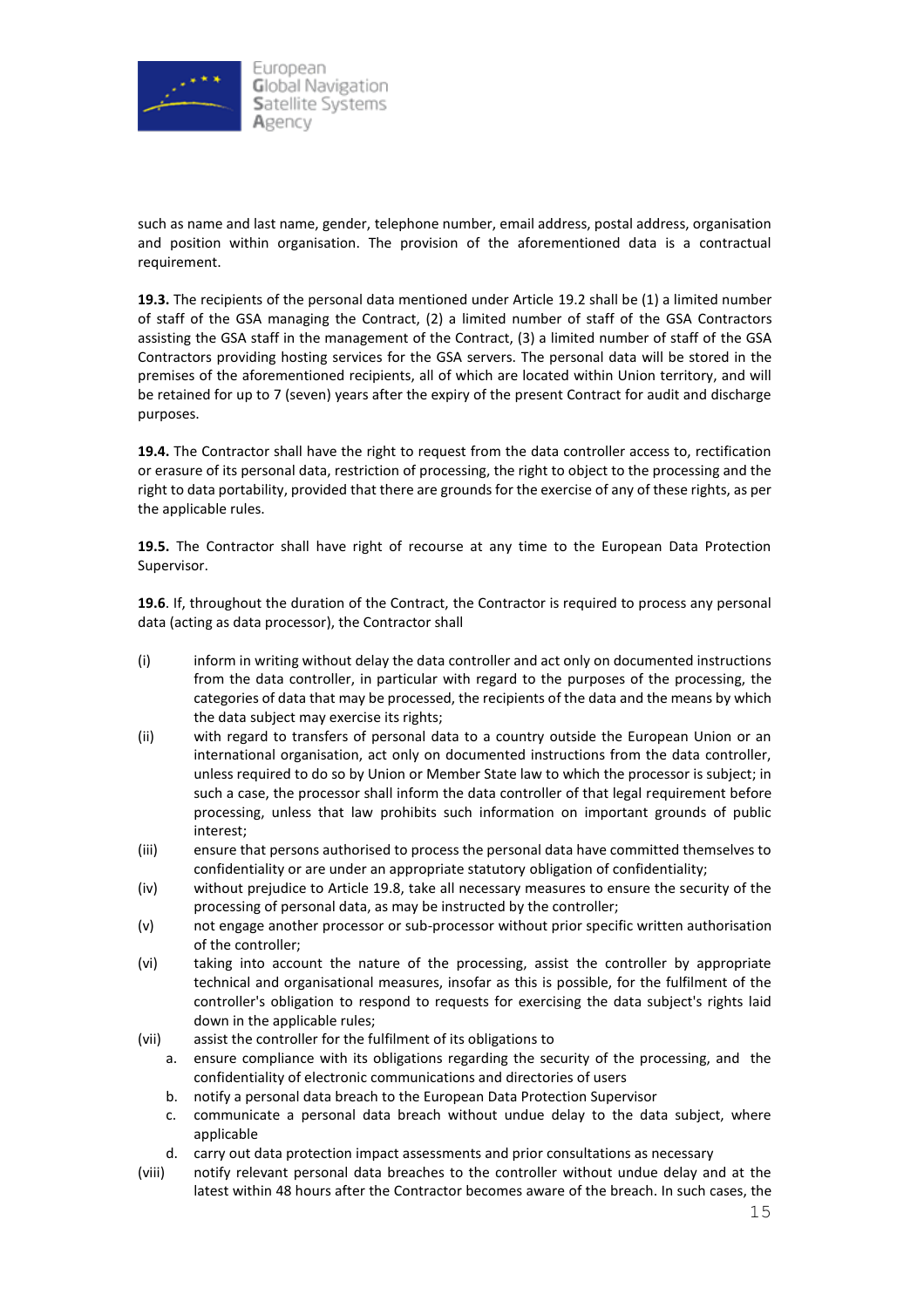

Contractor shall provide the controller with at least the following information:

- a. nature of the personal data breach including where possible, the categories and approximate number of data subjects concerned and the categories and approximate number of personal data records concerned;
- b. likely consequences of the breach;
- c. measures taken or proposed to be taken to address the breach, including, where appropriate, measures to mitigate its possible adverse effects.
- (ix) maintain a record of all data processing operations carried on behalf of the controller, transfers of personal data, security breaches, responses to requests for exercising rights of people whose personal data is processed and requests for access to personal data by third parties;
- (x) delete all the personal data after the end of the provision of services relating to processing;
- (xi) make available to the data controller all information necessary to demonstrate compliance with the obligations laid down in this Article and allow for and contribute to audits, including inspections, conducted by the controller or another auditor mandated by the controller

**19.7.** The Contractor shall grant personnel access to the data to the extent strictly necessary for the performance, management and monitoring of the Contract.

**19.8.** The Contractor shall adopt appropriate technical and organisational security measures having regard to the risks inherent in the processing and to the nature of the personal data concerned in order to ensure:

- (a) the pseudonymisation and encryption of personal data;
- (b) the ability to ensure the ongoing confidentiality, integrity, availability and resilience of processing systems and services;
- (c) the ability to restore the availability and access to personal data in a timely manner in the event of a physical or technical incident;
- (d) a process for regularly testing, assessing and evaluating the effectiveness of technical and organisational measures for ensuring the security of the processing;
- (e) measures to protect personal data from accidental or unlawful destruction, loss, alteration, unauthorised disclosure of or access to personal data transmitted, stored or otherwise processed.

#### **ARTICLE 20 - APPLICABLE LAW AND JURISDICTION**

The Contract shall be governed by the EU law complemented by the substantive law of Belgium. Any disputes between the parties resulting from the interpretation or application of the Contract which cannot be settled amicably shall be brought before the French-speaking courts of Brussels, Belgium.

#### **ARTICLE 21 - SEVERANCE**

If any of the provisions hereof is or becomes ineffective or invalid the remaining provisions hereof shall not be affected thereby. The ineffective provisions shall be replaced by other effective provisions that shall be identical to the commercial purpose of the original provisions or as close thereto as possible.

#### **ARTICLE 22 – NON WAIVER**